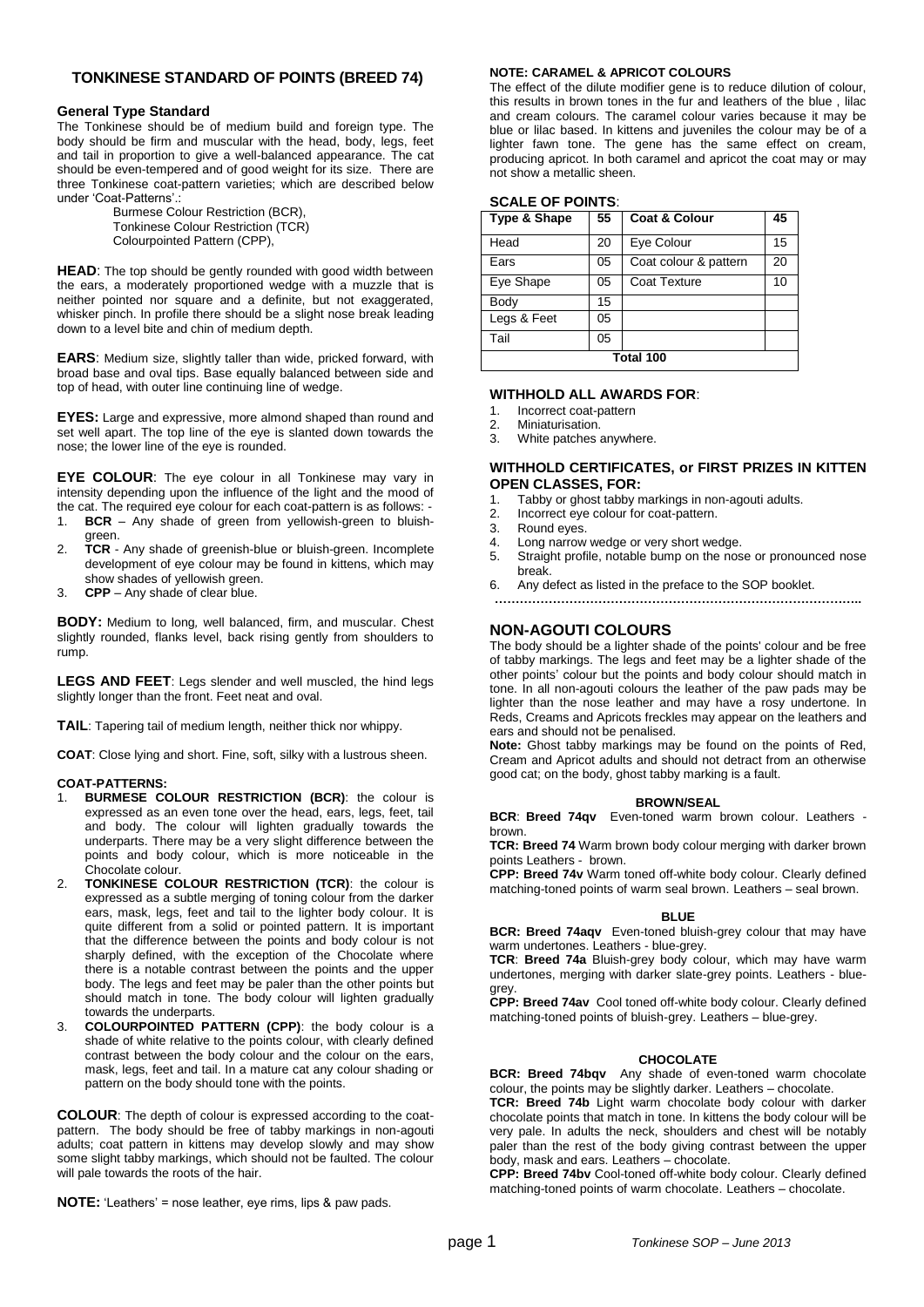**BCR: Breed 74cqv** Even-toned pinkish-grey colour (not brownishgrey), the points may be slightly darker. Leathers - pinkish-grey.

**TCR: Breed 74c** Pinkish-grey (not brownish-grey). body colour merging with darker pinkish-grey points that match in tone. Leathers – pinkish-grey.

**CPP: Breed 74cv** Cool toned off-white body colour. Clearly defined matching-toned points of pinkish-grey (not brownish-grey). Leathers – pinkish-grey.

## **RED**

**BCR: Breed 74dqv** Even-toned red colour. Leathers - pink. **TCR: Breed 74d** Light red body colour merging with darker red points. Leathers – pink

**CPP: Breed 74dv** Warm toned off-white body colour. Clearly defined matching-toned points of red. Leathers – pink.

#### **CREAM**

**BCR: Breed 74fqv** Even-toned cream colour. Leathers – pale pink. **TCR: Breed 74f** Pale cool-toned cream body colour merging with darker cream points. Leathers – pale pink.

**CPP: Breed 74fv** Cool toned off-white body colour. Clearly defined matching-toned points of cream. Leathers – pale pink.

# **CARAMEL**

**BCR: Breed 74nqv** Even-toned fawnish-grey OR dark brownishgrey colour. Leathers – brownish-blue or brownish-pink.

**TCR: Breed 74n** Warm fawnish-ivory body colour merging with darker fawnish-grey points that match in tone OR brownish-grey body colour merging with darker brownish-grey points that match in tone. Leathers - brownish-blue or brownish-pink.

**CPP: Breed 74nv** Cool toned off-white body colour. Clearly defined matching-toned points of fawnish-grey OR brownish-grey. Leathers - brownish-blue or brownish-pink.

#### **APRICOT**

**BCR: Breed 74fnqv** Even-toned hot cream colour. Leathers – pink. **TCR: Breed 74fn** Hot cream body colour merging with darker hot cream points showing a fawn undertone. Leathers – brownish-pink. **CPP: Breed 74fnv** Cool toned off-white body colour. Clearly defined matching-toned points of hot cream. Leathers – brownish-pink.

#### **…………………………………………………………………………….. NON-AGOUTI TORTIE COLOURS**

The base colour should be brown, blue, chocolate, lilac or caramel broken with varying shades of red, cream or apricot. The distribution of colour on the points is immaterial. The base colour on the points should be darker than the base colour on the body, and matching in tone, but may not merge evenly. Freckles may appear on red, cream or apricot areas of the leathers and ears and should not be penalised.

**Note:** Ghost tabby markings may be found on the red, cream and apricot areas of the points and should not detract from an otherwise good cat; ghost tabby marking on the body in any colour is a fault.

## **BROWN/SEAL TORTIE**

**BCR: Breed 74eqv** Even-toned warm brown colour, broken with varying shades of red. Leathers - brown and/or pink.

**TCR: Breed 74e** Warm brown broken with varying shades of red. The colours will be slightly darker on the points. Leathers - brown and/or pink.

**CPP: Breed 74ev** Warm toned off-white body colour. Clearly defined matching-toned points of warm seal brown broken with varying shades of red. Leathers – seal brown and/or pink.

## **BLUE TORTIE**

**BCR: Breed 74gqv** Even-toned bluish-grey colour that may have warm tones, broken with varying shades of cream. Leathers - blue and/or pink

**TCR: Breed 74g** Bluish-grey broken with varying shades of cream. The colours will be slightly darker on the points. Leathers - blue and/or pink.

**CPP: Breed 74gv** Cool toned off-white body colour. Clearly defined matching-toned points of bluish-grey broken with varying shades of cream. Leathers - blue and/or pink.

# **CHOCOLATE TORTIE**

**BCR: Breed 74hqv** Any shade of even-toned warm chocolate body colour broken with varying shades of red, the points may be slightly darker. Leathers - chocolate and/or pink..

**TCR: Breed 74h** Any shade of warm chocolate broken with varying shades of red. The colours will be darker on the points. In kittens the

body colour may be very pale. In adults the neck, shoulders and chest will be noticebly paler than the rest of the body giving contrast between the upper body, mask and ears. Leathers - chocolate and/or pink.

**CPP: Breed 74hv** Warm toned off-white body colour. Clearly defined matching-toned points of warm chocolate broken with varying shades of red. Leathers - chocolate and/or pink.

### **LILAC TORTIE**

**BCR: Breed 74jqv** Even-toned pinkish-grey colour (not brownishgrey) broken with varying shades of cream. Leathers – pinkish-grey and/or pink.

**TCR: Breed 74j** Pinkish-grey colour (not brownish-grey) broken with varying shades of cream. The colours will be slightly darker on the points. Leathers - pinkish-grey and/or pink.

**CPP: Breed 74jv** Cool toned off-white body colour. Clearly defined matching-toned points of pinkish-grey (not brownish-grey) broken with varying shades of cream. Leathers pinkish-grey and/or pink.

### **CARAMEL TORTIE**

**BCR: Breed 74pqv** Even-toned fawnish-grey, OR dark brownishgrey, colour broken with varying shades of apricot. Leathers brownish-blue or brownish-pink and/or pink.

**TCR: Breed 74p** Fawnish-ivory body colour merging with darker fawnish-grey points, OR brownish-grey body colour merging with darker brownish-grey points, to be broken with varying shades of apricot. The points should match in tone. Leathers - brownish-blue or brownish-pink and/or pink.

**CPP: Breed 74pv**Cool toned off-white body colour. Clearly defined matching-toned points of fawnish-grey OR brownish-grey broken with varying shades of apricot. Leathers - brownish-blue or brownish-pink and/or pink.

### **…………………………………………………………………………….. AGOUTI – TABBY COLOURS**

The tabby pattern is formed by markings on a background of agouti hairs. The pattern may be ticked, mackerel, spotted, classic or a combination of these*.* The colour of the markings on the points and body should match in tone. Tabbies in the dilute colours will be lighter in tone than the equivalent non-agouti colour. The markings can take longer to develop in Reds, Creams and Apricots. Freckles may appear on the leathers and ears of Reds, Creams or Apricots and should not be penalised.

The points do not merge with the body colour as they do in nonagouti patterns. The points' markings should show good contrast with the ground colour, but may be less contrasting in the dilute colours (Blue, Lilac, Caramel, Cream and Apricot) and may be paler on the legs than on the other points.

**Head Markings**: There should be a clearly defined 'M' on the forehead, 'spectacle' markings around the eyes, a ribbon running from the outer edge of the eye and spotted whisker pads. Ears are solid colour but show clear 'thumb marks', which may be less apparent in dilute colours, and mottled in tortie tabbies. The nose leather may be solid in colour or pinkish outlined with colour that matches the paw pads.

**Leg Markings**: Clearly defined broken stripes. Solid markings on the back of the hind legs. The leg markings may be paler than the other points.

**Tail Markings**: Clearly defined broken rings.

**Body Markings**: The markings will depend upon the nature of the tabby pattern but will appear as a lighter shade of the points' markings against the agouti ground colour. The markings will lighten down the flanks to the underparts, which will be a paler shade of the ground colour and may show spots. There may be a band of more solid colour over the top of the head, along the back and into the base of the tail that is more noticeable with maturity. There should be one or more broken, or unbroken, necklets on the neck/upper chest.

## **BROWN/SEAL TABBY**

**BCR: Breed 74tqv** Even-toned warm brown tabby markings against a beige agouti ground. Leathers – brown or brown and pink. **TCR: Breed 74t** Warm brown, body markings against a beige agouti ground, with toning darker tabby markings on the points. Leathers brown or brown and pink.

**CPP: Breed 74tv** Warm toned off-white body colour. Clearly defined matching-toned points of warm seal brown tabby markings. Leathers – seal brown or seal brown and pink.